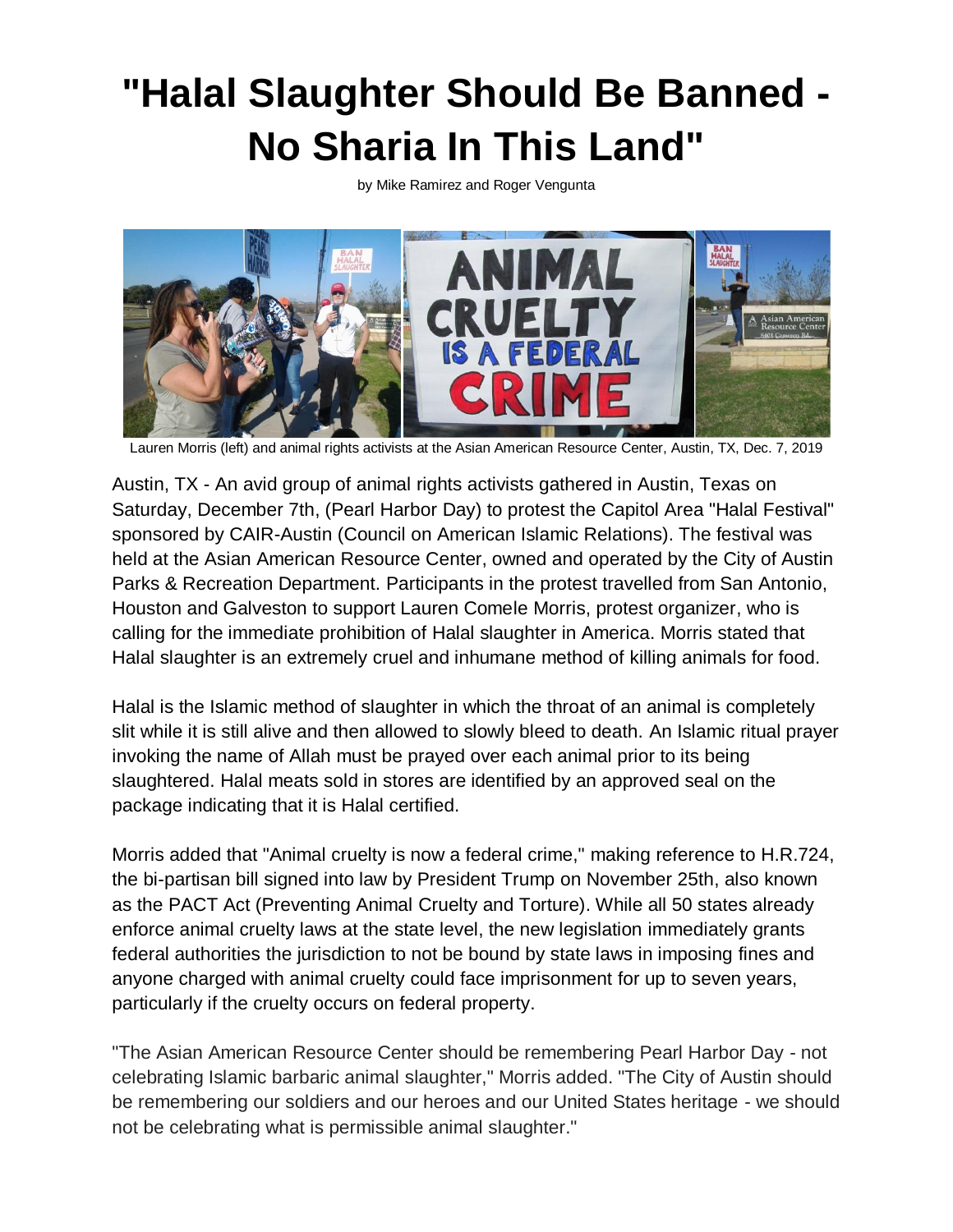The sign-carrying group of animal rights activists paced back and forth along the sidewalk in front of the venue while Morris, with bullhorn in hand, blared out for all to hear, "Halal slaughter should be banned - No Sharia in this land."

Another concern that animal rights activists have is the Islamic teaching that Muslims are forbidden to own a dog for a pet and that dogs should be killed. According to the Islamic prophet, Muhammad, dogs are to be killed except for those who are used for guarding agricultural fields. However, it is mandatory to kill all black dogs because they were believed by Muhammad to be demons, according to Hadith; the teachings and sayings of Muhammad.<sup>1</sup> Killing dogs is a common occurrence in the Middle East and animal lovers fear that the Islamic ruling will spread into U.S. neighborhoods.

Prior to the start of the protest, Morris read the following statement to the media: "Today we are doing what our founding fathers would want us to do and what our Senator Ted Cruz stated we must do. We must confront the Islamization of our society on the local level as citizens. We are here today to let the Austin City Parks and Rec Department and the Asian Resource Center know that we citizens do not want them supporting and implementing in our state and our communities what is Sharia compliant and permissible (Halal) in Islam. We wholly object to the barbaric method of animal slaughter as cruel torture and unnecessary to the extent it is criminal behavior and therefore a punishable offense. If you want to know the extent of factory farm reality please visit CCTV for Slaughterhouses. WE also do not want Halal foods in our supermarkets and the certification taxes imposed on the citizenry especially without their knowledge. We do not want it in our food banks and on our school menus. We do not want our society to be ignorant to Islamic influence operations. No Halal Slaughter!"

"If the Austin Halal Festival is evidence of anything, it just further exposes that CAIR is still engaged in effectuating the Quranic Concept of War on the West," Morris said, "and its function is imposing Sharia into American democracy inch by inch through influence operations that appear to be friendly."



The Halal Festival operated from 12 noon to 5:00 pm and was advertised as a family event. Food vendors, crafts and jewelry booths and children's activities were included along with entertainment and informational presentations instructing Muslims about how to deal with the FBI and law enforcement officials. A voter registration table was also set up through CAIR's nationwide effort to register as many Muslims as possible in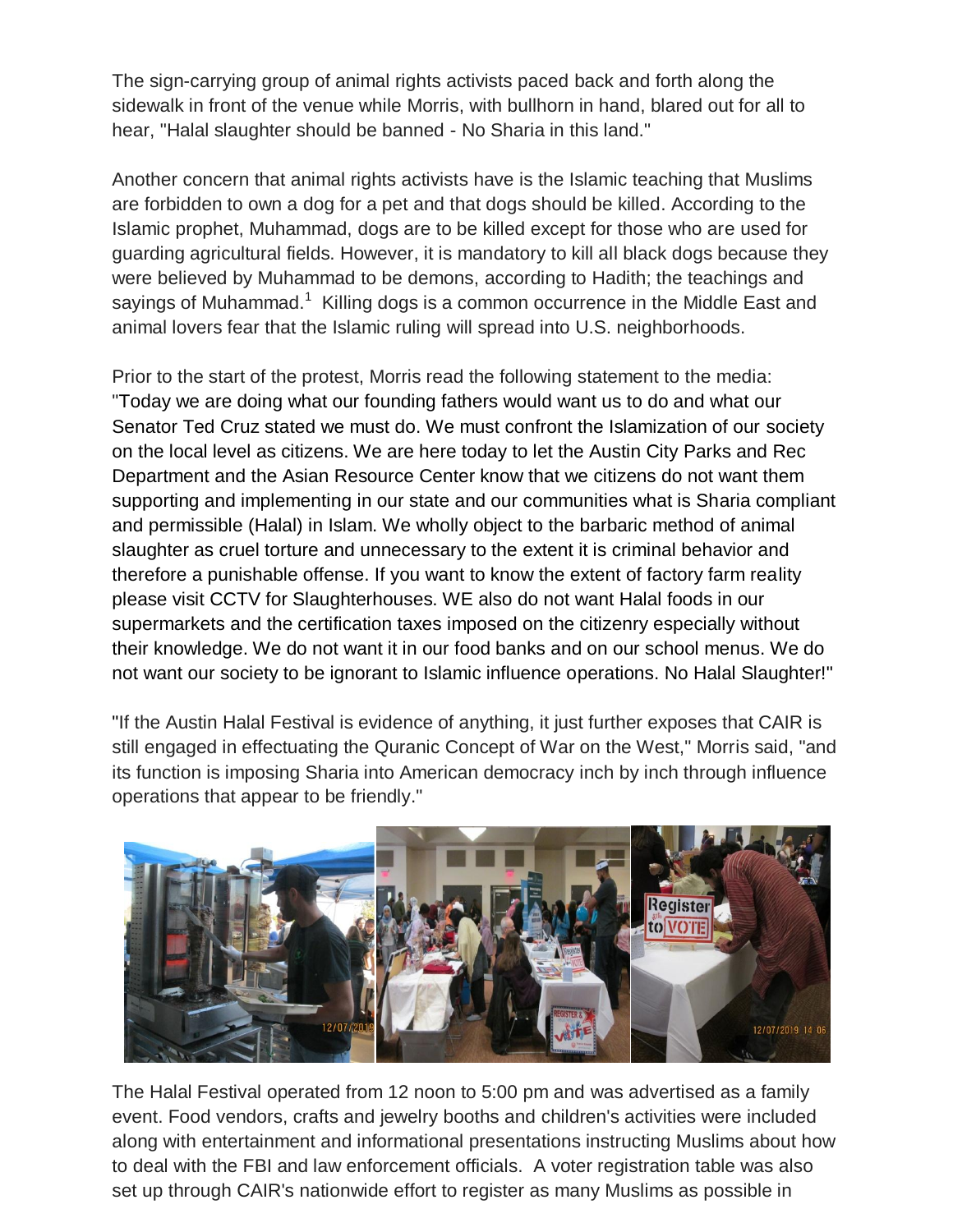order to elect more Islamic representatives into local, state and federal government positions. The goal is to have at least 30 more Muslim representatives elected to Congress and one appointed to the Supreme Court, stated Nihad Awad, Executive Director of CAIR, when he recently addressed the organization's 25th Annual Gala in Washington DC. Awad envisions an aggressive appointment of several Muslim federal judges and more Muslims involved in Hollywood's entertainment industry.



From left: Sona Shah, Maira Sheikh, Roger Vengunta Halal food booths at Capitol Area Halal Festival

To get a perspective from Halal Festival organizers, Roger Vengunta, team reporter for Christian Reporter News, interviewed Sona Shah, director of the Asian American Resource Center, and Maira Sheikh, Director of CAIR-Austin. Both representatives were unaware of the exact method of Halal slaughter. "I don't know the details of Halal except that it is a specific Islamic way of slaughtering animals," said Shah, "I don't think it is an inhumane and cruel way of killing animals." When CAIR director, Maira Sheikh, was asked about Halal slaughter, she replied, "We don't consider it as cruel - it's an Islamic ritual that is practiced by Muslims all across the world. It's just like any other animal slaughter." Vengunta, informed her that Halal is not the same and involves slitting the animal's throat and letting it die by bleeding to death, Sheikh replied, "No, that's not true. No it's not…" (unable to finish her thoughts in response)

The Halal Festival was the first such event held in the Austin area by CAIR and plans are to make this an annual event, according to Sona Shah, director of the Asian American Resource Center located at 8401 Cameron Road, Austin, TX.



For added impact to her organized protest, Morris hired a pilot to fly his plane over the Asian American Resource Center with a banner that read **"Animal Cruelty Must Stop."**